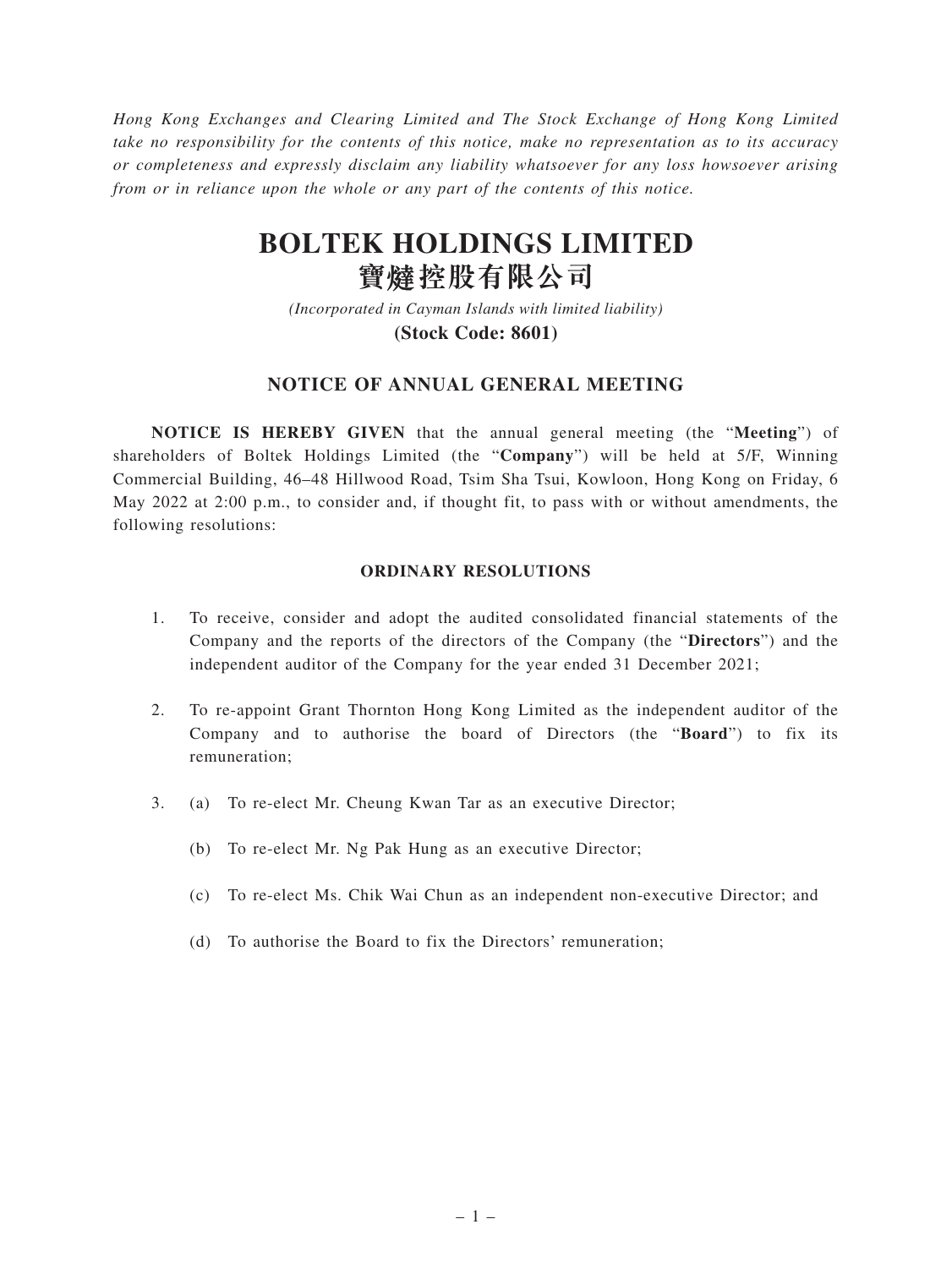4. As special business, to consider and, if thought fit, pass with or without amendments, the following resolutions as ordinary resolutions:

# "**THAT**:

- (a) Subject to paragraph (c) of this resolution, and pursuant to the Rules Governing the Listing of Securities on GEM (the "**GEM Listing Rules**") of The Stock Exchange of Hong Kong Limited (the "**Stock Exchange**"), the exercise by the Directors during the Relevant Period (as hereinafter defined) of all the powers of the Company to allot, issue and deal with additional shares (the "**Shares**") in the Company or securities convertible into such Shares or options, warrants, or similar right to subscribe for any Shares or convertible securities of the Company and to make or grant offers, agreements and options (including bonds, warrants and debentures convertible into Shares) which would or might require the exercise of such power be and is hereby generally and unconditionally approved;
- (b) the approval in paragraph (a) of this resolution shall authorise the Directors during the Relevant Period to make or grant offers, agreements and options (including bonds, warrants and debentures convertible into Shares) which would or might require the exercise of such powers (including but not limited to the power to allot, issue and deal with additional Shares) during or after the end of the Relevant Period;
- (c) the total number of Shares to be allotted or agreed conditionally or unconditionally to be allotted and issued (whether pursuant to an option or otherwise) by the Directors pursuant to the approval in paragraphs (a) and (b) of this resolution, otherwise than pursuant to (i) a Rights Issue (as hereinafter defined); (ii) the exercise of any options granted under any share option scheme adopted by the Company or similar arrangement for the time being adopted for the grant or issue to officers and/or employees of the Company and/or any of its subsidiaries and/or any eligible persons thereunder of shares or rights to subscribe for Shares; (iii) any scrip dividend scheme or similar arrangement providing for the allotment of Shares in lieu of the whole or part a dividend pursuant to the amended and restated articles of association of the Company (the "**Articles of Association**") from time to time; or (iv) an issue of Shares upon the exercise of rights of subscription or conversion under the terms of any warrants of the Company or any securities which are convertible into Shares, shall not exceed 20% of the total number of the issued Shares as at the time of passing this resolution, and the said approval shall be limited accordingly, provided that if any subsequent consolidation or subdivision of Shares is effected, the maximum number of Shares that may be issued as a percentage of the total number of issued Shares immediately before and after such consolidation or subdivision shall be the same and such maximum number of Shares shall be adjusted accordingly; and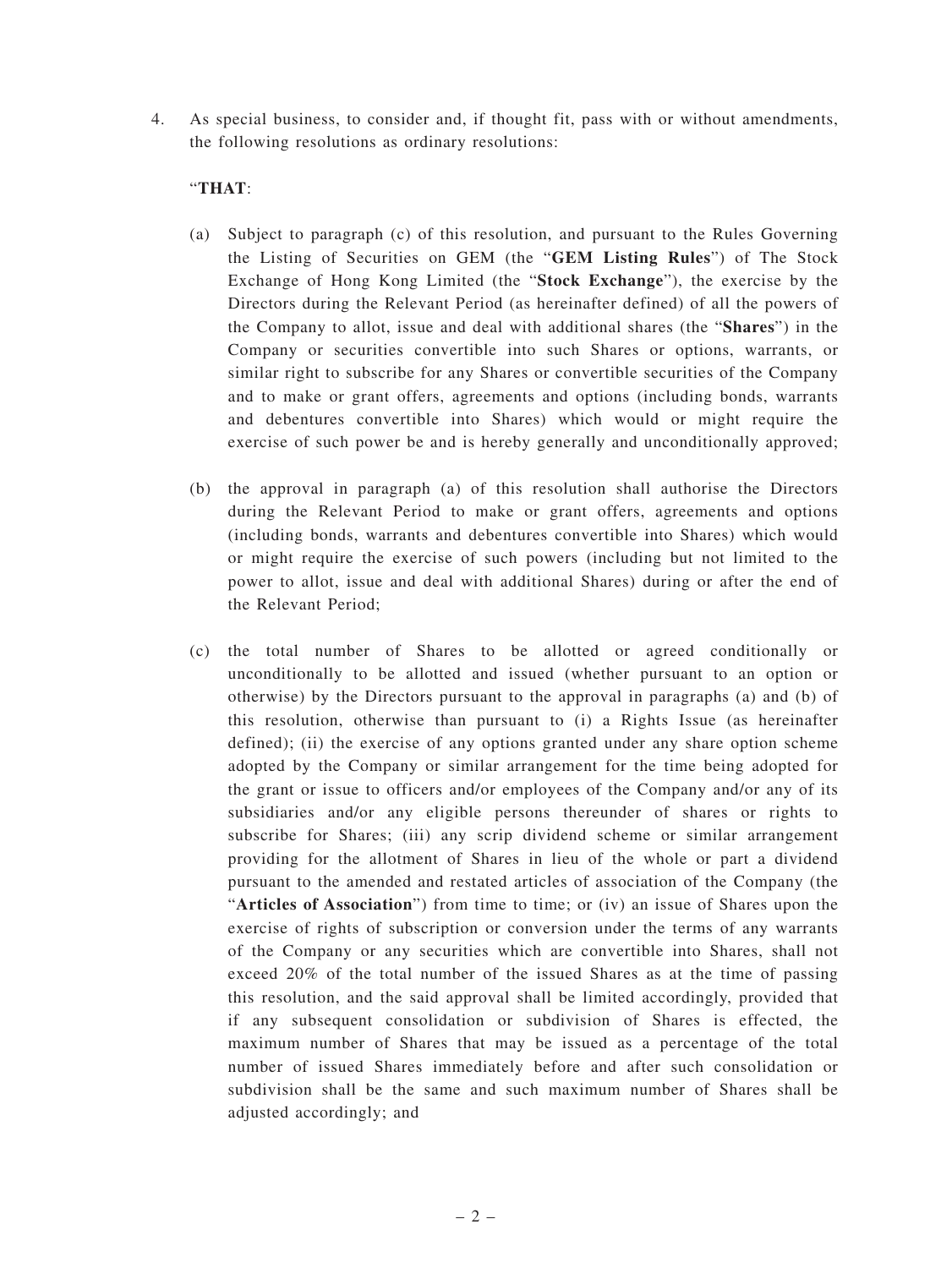- (d) for the purpose of this resolution, "**Relevant Period**" means the period from the passing of this resolution until whichever is the earliest of:
	- (i) the conclusion of the next annual general meeting of the Company;
	- (ii) the expiration of the period within which the next annual general meeting of the Company is required by the Articles of Association or any applicable laws of the Cayman Islands to be held; or
	- (iii) the date on which the authority given under this resolution is revoked or varied by an ordinary resolution of the shareholders of the Company in general meeting.

"**Rights Issue**" means an offer of Shares open for a period fixed by the Company or the Directors to holders of Shares whose names appear on the register of members of the Company on a fixed record date in proportion to their then holdings of such Shares as at that date (subject to such exclusions or other arrangements as the Directors may deem necessary or expedient in relation to fractional entitlements or having regard to any restrictions or obligations under the laws of any relevant jurisdiction, or the requirements of any recognised regulatory body or any stock exchange)."

### 5. "**THAT**:

- (a) subject to paragraph (c) of this resolution, the exercise by the Directors during the Relevant Period (as hereinafter defined) of all the powers of the Company to repurchase Shares on GEM of the Stock Exchange or on any other stock exchange on which the securities of the Company may be listed and which is recognised by the Securities and Futures Commission of Hong Kong and the Stock Exchange for this purpose, and that the exercise by the Directors of all powers to repurchase such Shares are subject to and in accordance with all applicable laws and requirements of the GEM Listing Rules or of any other stock exchange as amended from time to time, be and is hereby generally and unconditionally approved;
- (b) the approval in paragraph (a) of this resolution above shall be in addition to any other authorisation given to the Directors and shall authorise the Directors on behalf of the Company during the Relevant Period to procure the Company to repurchase Shares at a price determined by the Directors;
- (c) the total number of Shares to be repurchased or agreed conditionally or unconditionally to be repurchased by the Company pursuant to the approval in paragraph (a) of this resolution during the Relevant Period shall not exceed 10% of the total number of the issued Shares as at the time of the passing of this resolution, and the said approval shall be limited accordingly, provided that if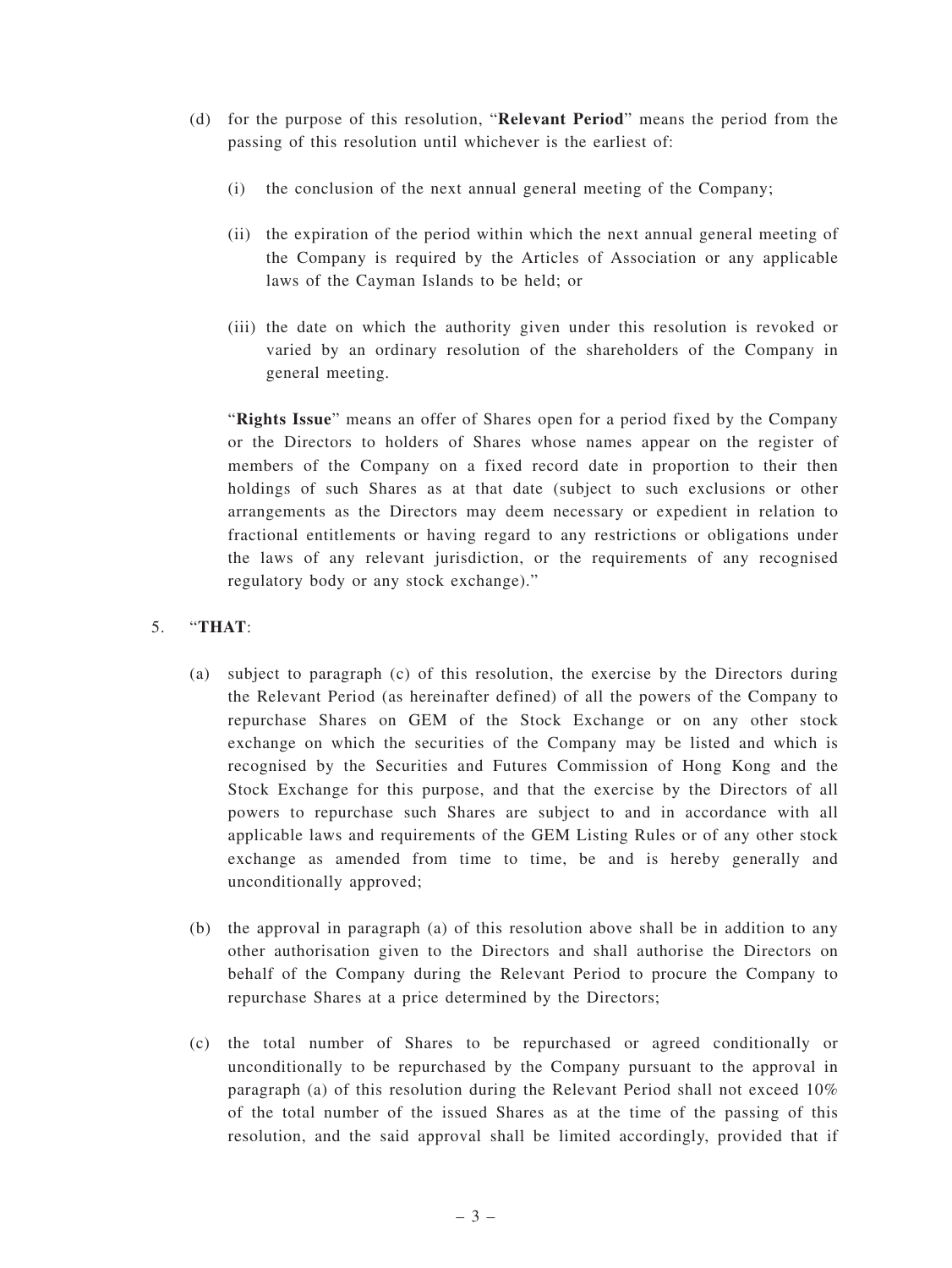any subsequent consolidation or subdivision of Shares is effected, the maximum number of Shares that may be purchased as a percentage of the total number of issued Shares immediately before and after such consolidation or subdivision shall be the same and such maximum number of Shares shall be adjusted accordingly; and

- (d) for the purpose of this resolution, "**Relevant Period**" means the period from the passing of this resolution until whichever is the earliest of:
	- (i) the conclusion of the next annual general meeting of the Company; or
	- (ii) the expiration of the period within which the next annual general meeting of the Company is required by the Articles of Association or any applicable laws of the Cayman Islands to be held; or
	- (iii) the date on which the authority given under this resolution is revoked or varied by an ordinary resolution of the shareholders of the Company in general meeting."
- 6. "**THAT** conditional upon the passing of resolutions 4 and 5 as set out in the notice convening the Meeting (the "**Notice**"), the general mandate granted to the Directors pursuant to resolution 4 as set out in the Notice be and is hereby extended by the addition thereto of the total number of Shares which may be repurchased by the Company under the authority granted pursuant to resolution 5 as set out in the Notice, provided that such amount shall not exceed 10% of the total number of the issued Shares as at the date of passing this resolution."

### **SPECIAL RESOLUTION**

7. As special business, to consider and, if thought fit, pass with or without amendments, the following resolution as a special resolution:

### "**THAT**:

(a) The second amended and restated memorandum and articles of association of the Company (the "**Amended Memorandum and Articles of Association**") (a copy of which has been produced to this meeting and marked "A" and initialled by the chairman of this meeting for the purpose of identification) be and are hereby approved and adopted as the new memorandum and articles of association of the Company in substitution for and to the exclusion of the existing amended and restated memorandum and articles of association of the Company with immediate effect after the close of this meeting; and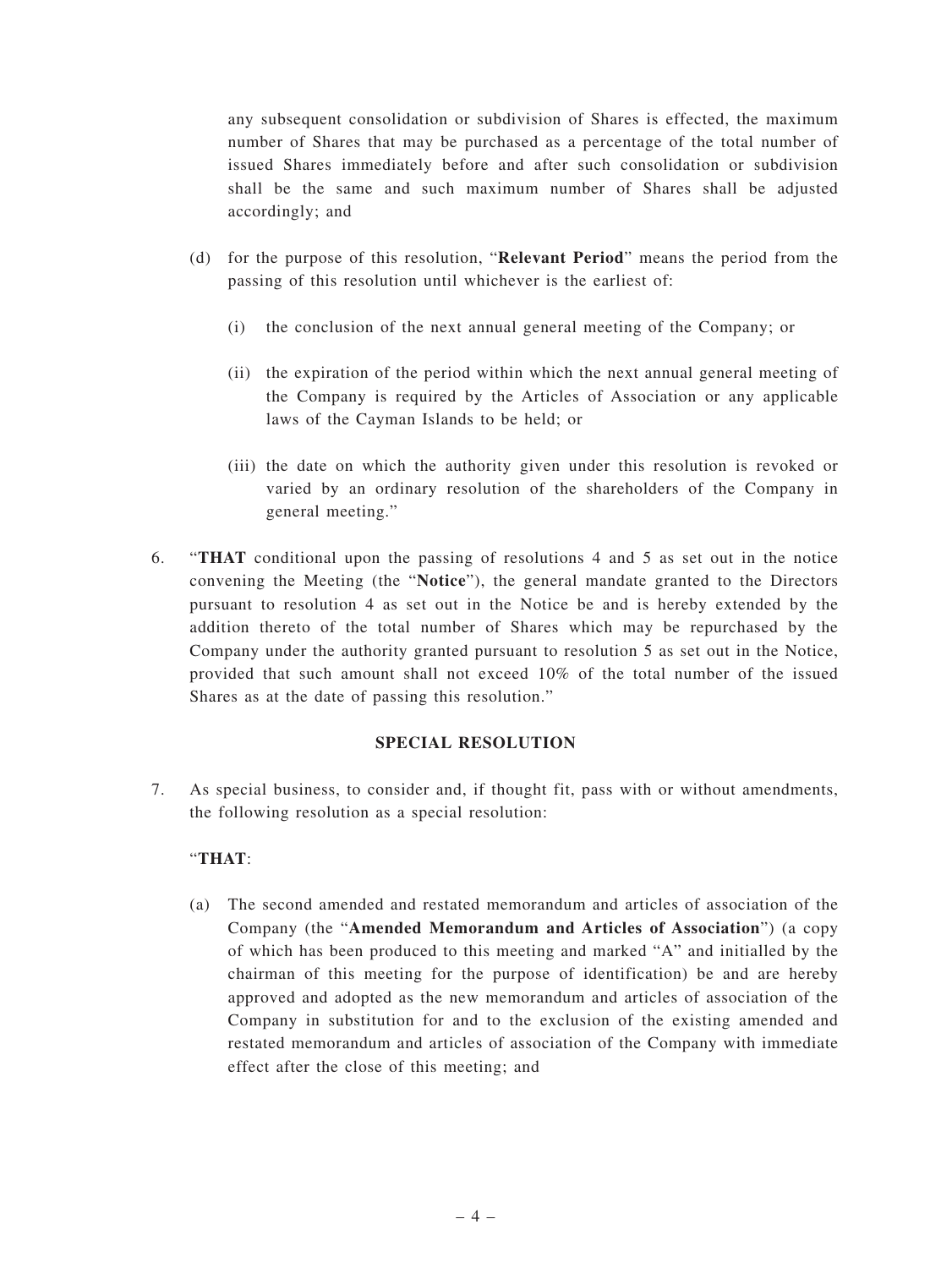(b) Any one director or company secretary of the Company be and is/are hereby authorised to execute all such documents and do all such other acts and things as he/she/they may, in his/her/their absolute discretion, consider necessary, desirable or expedient to effect the adoption of the Amended Memorandum and Articles and any of the foregoing."

> On behalf of the Board of **Boltek Holdings Limited Cheung Kwan Tar** *Chairman and executive Director*

#### Hong Kong, 28 March 2022

*Notes:*

- 1. In the view of the recent development of the COVID-19 pandemic and the announcement of the Hong Kong Government on the latest Prevention and Control of Disease (Prohibition on Gathering) Regulation (Chapter 599G of the Laws of Hong Kong) and Prevention and Control of Disease (Requirements and Directions) (Business and Premises) Regulation (Chapter 599F of the Laws of Hong Kong), Shareholders are reminded to refer to the section headed "SPECIAL ARRANGEMENTS AND PRECAUTIONARY MEASURES FOR THE ANNUAL GENERAL MEETING" on page ii to iii this Circular.
- 2. In order to be valid, the proxy form, together with the power of attorney or other authority (if any) under which it is signed or a notarially certified copy thereof, must be deposited at the Company's branch registrar and transfer office in Hong Kong, Boardroom Share Registrars (HK) Limited at Room 2103B, 21/F, 148 Electric Road, North Point, Hong Kong not less than 48 hours before the time appointed for holding the Meeting or any adjournment thereof. The Company reminds Shareholders who wish to exercise his/her/its voting rights that they must appoint the Chairman of the AGM as their proxy to vote on the relevant resolution at the AGM. In any event, Shareholders will not be deprived of their rights of voting on the resolution(s) to be proposed at the AGM (or any adjourned meeting thereof).
- 3. In relation to resolution No. 3, all applicable Directors will retire from office at the Meeting in accordance with the Articles of Association and, being eligible, will offer themselves for re-election.
- 4. The transfer books and register of members of the Company will be closed from Tuesday, 3 May 2022 to Friday, 6 May 2022, both days inclusive. During such period, no share transfers will be effected. In order to qualify for attending the Meeting, all transfer documents, accompanied by the relevant share certificates, must be lodged with the Company's branch share registrar in Hong Kong, Boardroom Share Registrars (HK) Limited, Room 2103B, 21/F, 148 Electric Road, North Point, Hong Kong for registration no later than 4:30 p.m. on Friday, 29 April 2022.
- 5. In the case of joint registered holders, the vote of the senior who tenders a vote, whether in person or by proxy, shall be accepted to the exclusion of the votes of the other joint registered holder(s). For this purpose, seniority shall be determined by the order in which the names of the joint holders stand in the register of members of the Company in respect of the relevant holding.

*As of the date of this notice, Mr. Cheung Kwan Tar and Mr. Ng Pak Hung are the executive Directors, and Mr. Chan Kai Kow Macksion, Mr. Chan Yu Sum Sam and Ms. Chik Wai Chun are the independent non-executive Directors.*

*This notice, for which the Directors collectively and individually accept full responsibility, includes particulars given in compliance with the Rules Governing the Listing of Securities on*